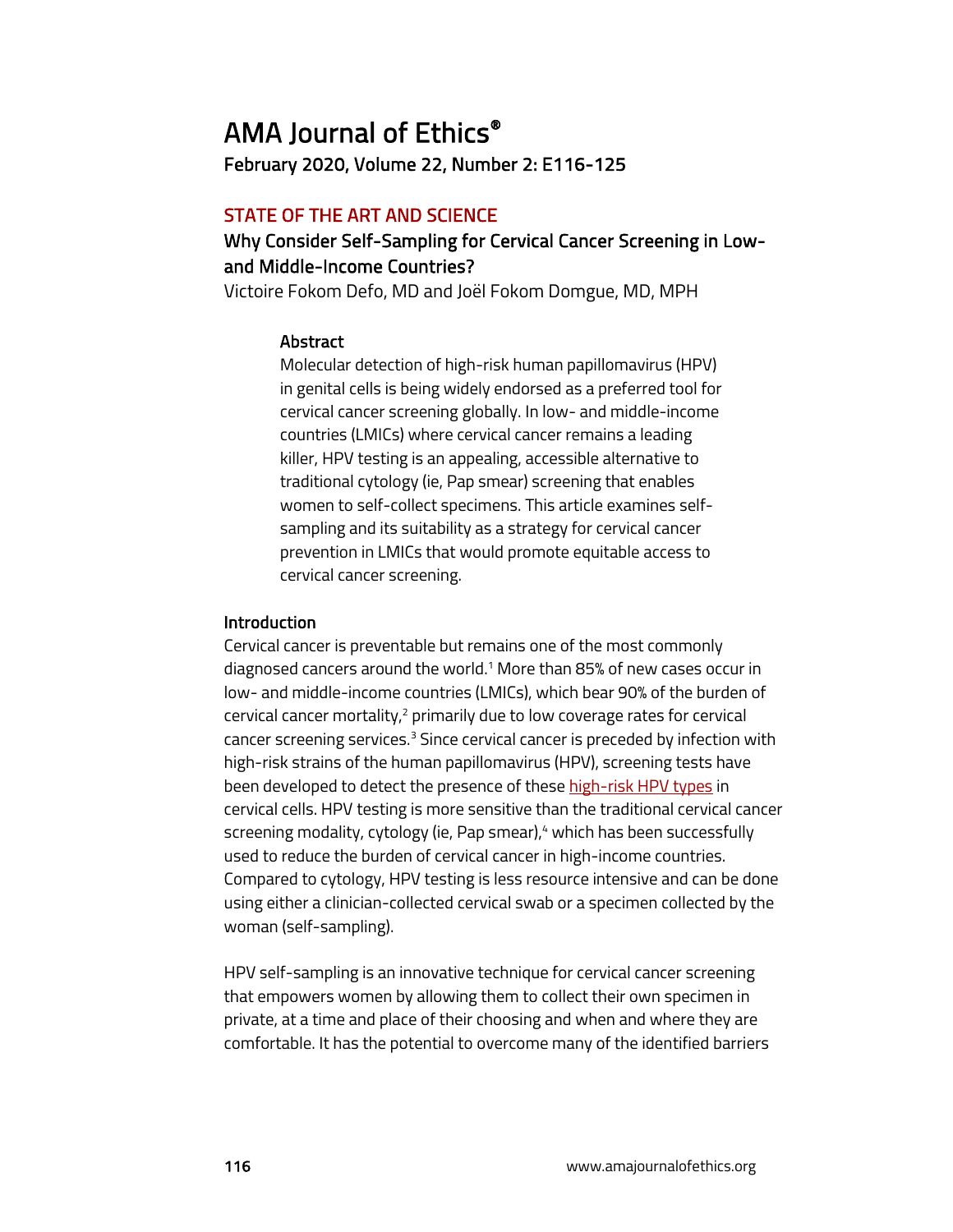to accessing cytology in LMICs. Specifically, self-sampling removes the need for a pelvic exam, clinic setting, and a trained clinician.<sup>5,6</sup> This strategy not only is acceptable to both women and clinicians but also is adapted to hard-toreach and rural communities with limited transportation options and distant health facilities.<sup>7</sup> As a result, it can potentially improve access to and uptake of screening, particularly among underscreened women and LMIC populations.<sup>5,8</sup> In view of the above, HPV self-sampling might reduce social inequalities in access to cervical screening services.

Nevertheless, HPV self-sampling in LMICs might be associated with a number of ethical challenges, including concerns about autonomy, opportunity costs, and limited health care resources. For implementation of HPV self-sampling screening programs in LMICs to be successful, it is imperative to understand and address the opportunities and challenges of self-sampling so as to realize its substantial benefit to women's health while limiting its potential harms.

#### Specimen Collection and Results Disclosure

In the context of cervical cancer screening, the procedure for self-sampling is simple and does not require specific training (see Figure 1). Briefly, the woman is given a kit containing the necessary tools for self-collection, including a swab (or brush), a tube, and an envelope or zipper storage bag. To perform self-sampling, she chooses a private place (at home or at work) where she feels comfortable, takes off her underwear, and puts one leg on a chair or bench. She then holds the free end of the swab's handle and gently pushes the other end to the top of the vagina. When the swab is inserted in her vagina, the woman turns the handle 2 or 3 turns, then removes the swab completely from her vagina, puts it into the tube, snaps the swab handle to break it, and caps the tube. Finally, she puts the tube into the envelope and seals it. The sealed envelope is either mailed to the laboratory or handed to a community health worker or health care practitioner who takes it to the lab. The procedure is easy and does not take more than 2 to 3 minutes. Generally, the laboratory is owned or equipped by the institution or entity that sponsors the cervical cancer screening program. In most Latin American and Asian countries, the implementation of HPV screening programs is mainly supported by governments, $9,10$  while in Africa, these programs are usually supported by nongovernmental organizations and research funds.<sup>11</sup>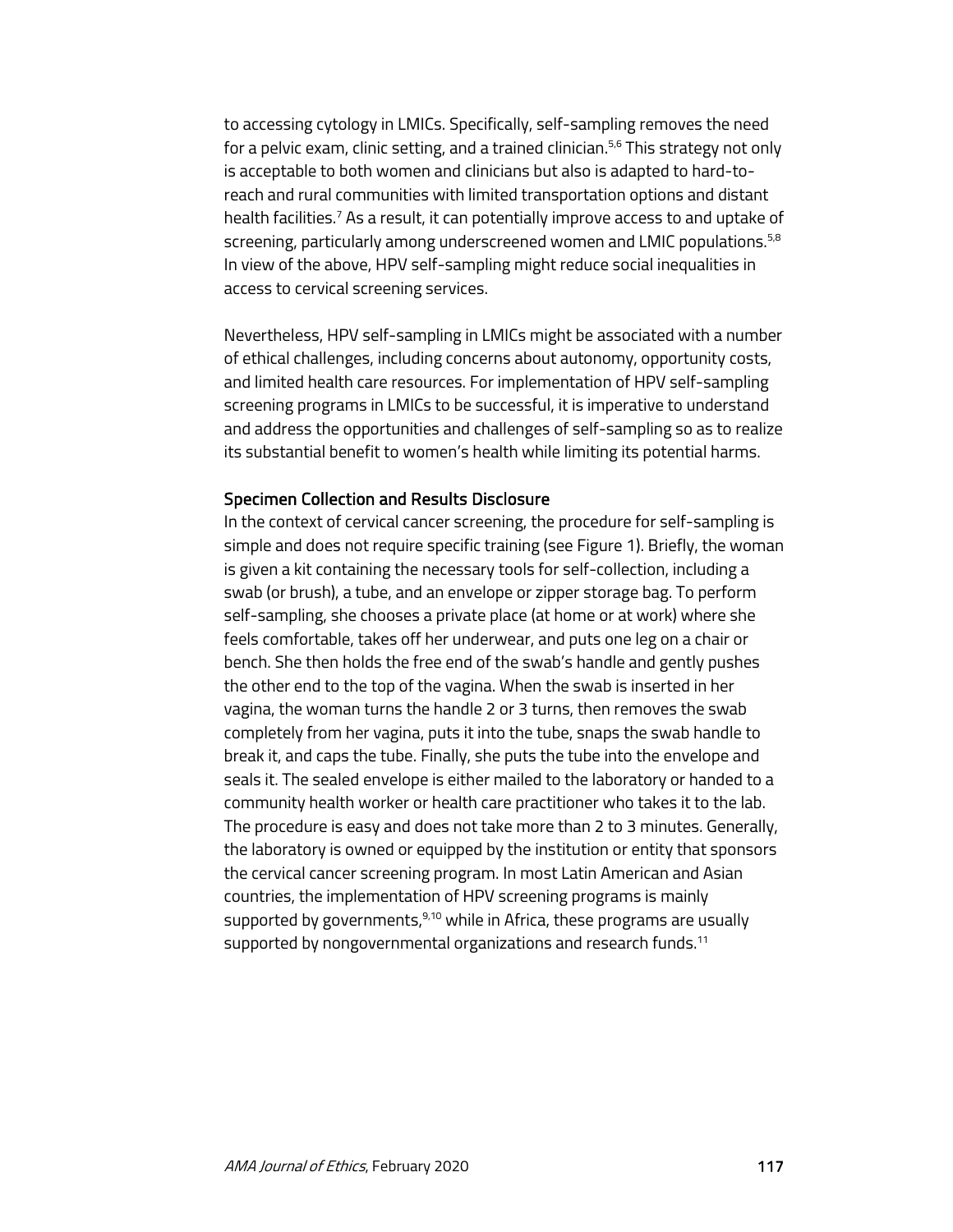

Figure 1. Procedure for Self-Collected Vaginal Sampling

<sup>a</sup> Reprinted with permission from Wolters Kluwer.<sup>12</sup>

Processing and disclosing the results takes several steps (see Figure 2). In the lab, the technician processes the specimen contained in the tube, then runs the HPV test using an automated machine that provides results after a couple of hours (for rapid HPV analyzers). When the analysis is complete, the lab technician reads the result (positive or negative), which is returned to the woman via mail or through the community health worker or her health care practitioner. In any case, the screening result is generally accompanied by an interpretation of the result with recommendations about next steps. In the context of primary screening, a negative HPV test result indicates that the woman is at very low risk of developing cervical cancer within the next decade. She is therefore advised to repeat the test after 5 to 10 years. A positive HPV test result indicates that the woman has acquired the virus responsible for cervical cancer and might require further evaluation in a health care facility. Depending on the resources available and the appearance of the cervix, she might benefit from immediate treatment (with ablation or excisional therapy) or undergo additional workup, ie, a triage test—visual inspection with acetic acid (VIA) or visual inspection with Lugol's iodine (VILI), cytology, biomarkers like OncoE6, or HPV genotyping—which may be complemented by colposcopy and/or biopsy (if available) to determine if she has a cervical precancerous or cancerous lesion that requires immediate treatment.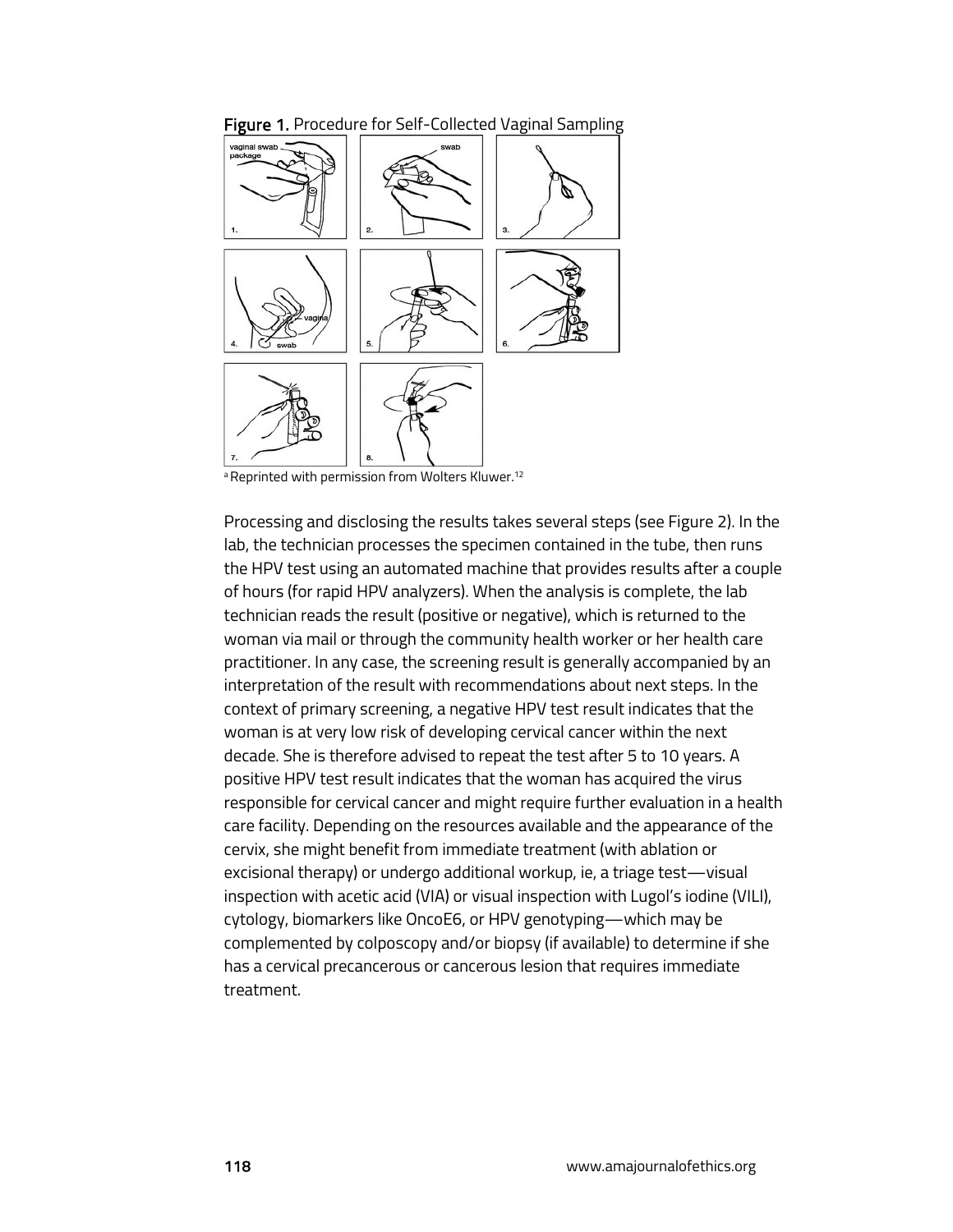

### Figure 2. Proposed Cervical Screening and Treatment Algorithm With Primary HPV Testing for LMICs<sup>13</sup>

HPV indicates human papillomavirus; VIA, visual inspection with acetic acid; VILI, visual inspection with Lugol's iodine.

#### Merits and Drawbacks of HPV Self-Sampling

Potential benefits. Self-sampling for cervical cancer screening might offer many benefits to women in LMICs. By respecting women's privacy, selfsampling might encourage screening participation in underscreened populations and in LMICs. Although cancer screening consultation is generally sensitive, self-sampling allows for screening without undergoing pelvic examination. It has been reported that lack of privacy for women is one of the important reasons behind forgoing screening in LMICs.<sup>14</sup> Further perceived barriers to screening include fear and shame, especially when it would involve unnecessary exposure of private parts in the presence of male health care practitioners,<sup>14</sup> which might negatively impact women's self-confidence. Women also need to be assured that the privacy of their results is maintained.15 Interestingly, HPV testing (especially polymerase chain reaction-based assays) was found to be as accurate on self-collected specimens as on clinician-collected specimens,<sup>16,17</sup> suggesting that women can effectively replace health care practitioners in collecting samples for HPV testing. Health care practitioners, after adequate training and supervision, can safely provide management and follow-up of HPV positive women in primary care settings.<sup>7,18</sup>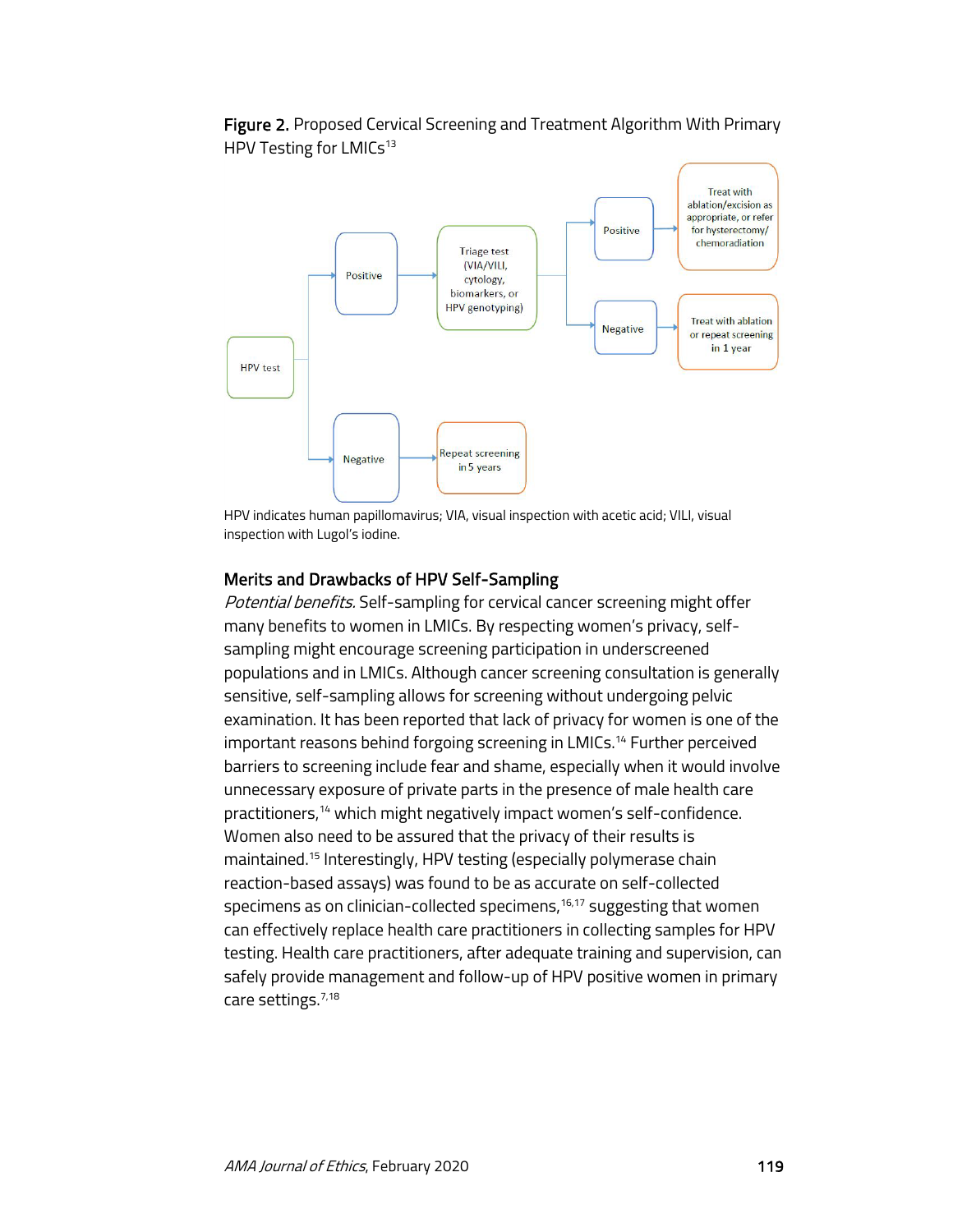Efforts to create awareness o[f women's privacy rights](https://journalofethics.ama-assn.org/article/best-practices-partnering-ethnic-minority-serving-religious-organizations-health-promotion-and/2018-07) should be directed at both women and clinicians. First, educational interventions aimed at raising women's awareness of their duties and rights should be fostered in LMICS. Second, appropriate training of community health workers and health care practitioners would improve their understanding of patients' rights to access and control information. Third, national or regional guidelines on cervical cancer prevention in LMICs should highlight policies that govern women's privacy.

Other benefits of self-sampling for cervical cancer screening in LMICs include (1) superior clinical performance of HPV test compared to cytology or visual screening methods (VIA/VILI), allowing for the proper detection of cases of cervical cancer precursors; (2) potentially longer time interval between screening rounds (from 2 to 3 years with cytology or VIA/VILI to 5 years or more with HPV test), and (3) initiating screening at an older age (21 to 25 years with cytology or VIA/VILI vs 30 to 35 years with HPV testing), thereby reducing the number of screening rounds in a woman's lifetime.<sup>19</sup> Moreover, self-collected HPV testing has proven to be more cost effective than cytology in LMICs.<sup>20,21</sup> Of note, in most limited-resource settings, women do not have health insurance, and health care expenditures are often paid out of pocket. For all these reasons, self-sampling is of value in LMICs, where unfamiliarity with the screening concept, lack of time, need for spousal permission, fear of financial burden, and fear of social marginalization are known obstacles to cervical cancer screening.<sup>7,22</sup>

Screening with HPV self-sampling is thus considered to be one of the most practical approaches for early detection of cervical cancer in LMICs, and it is the most effective in reducing the burden of disease at an affordable cost.19,20,21 Ethically, providing self-sampling as an alternative to other screening programs for prevention of cervical cancer in LMICs is a significant and reasonable act of beneficence.

Potential limitations. There are also potential limitations to adopting HPV self-sampling for cervical cancer screening in LMICs. Due to the high sensitivity of HPV testing, there is concern that it might lead to the overdetection of cervical dysplasia and thus [unnecessary interventions](https://journalofethics.ama-assn.org/article/more-screening-always-better/2014-02) (such as needless treatment, colposcopy, and/or biopsy) for both transient HPV infections and less serious cervical lesions that would have otherwise resolved on their own, subjecting those affected to unnecessary physical and mental burdens.<sup>23</sup> This consideration is of utmost importance in LMICs, where there is a shortage of follow-up and treatment facilities as well as a lack of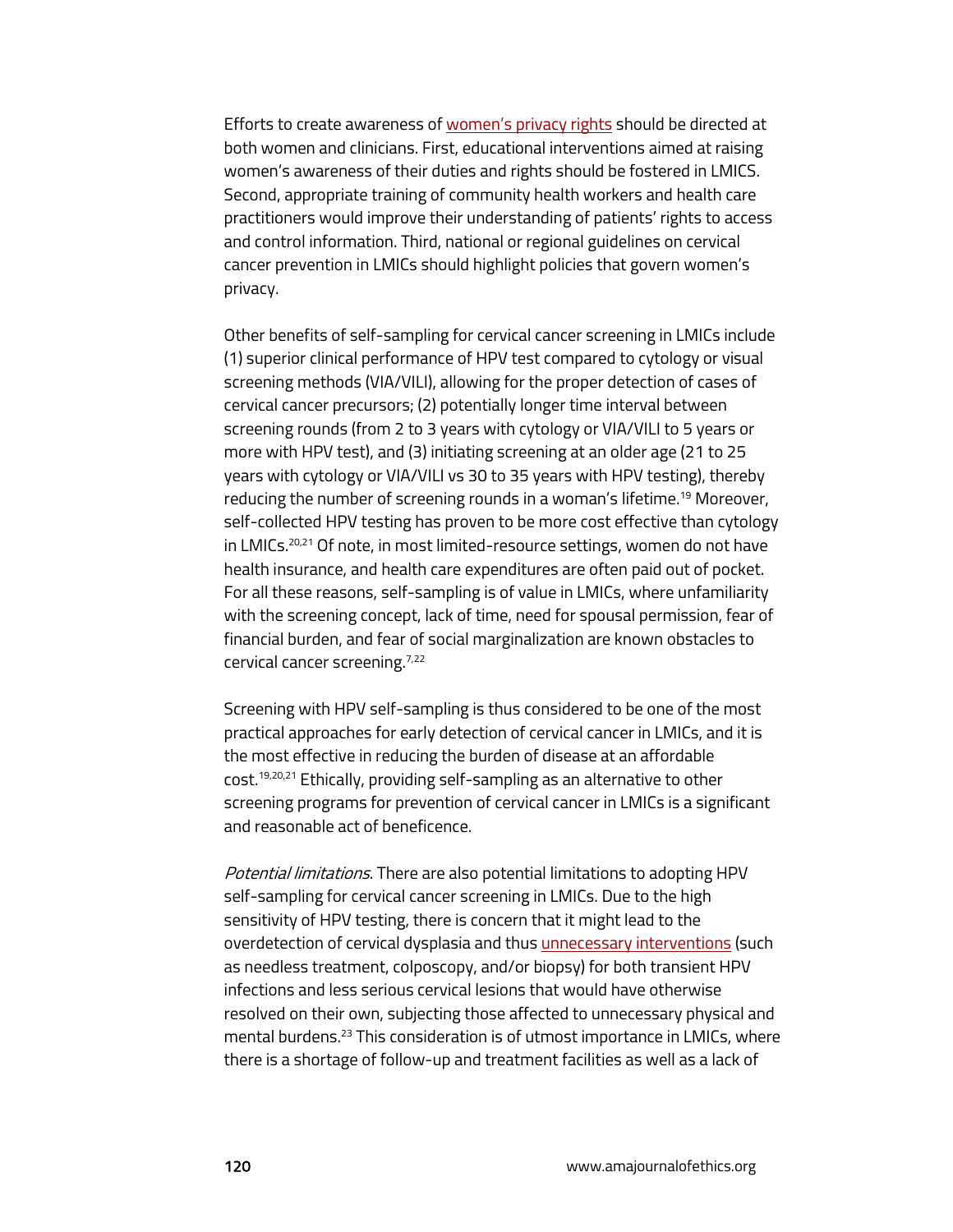trained clinicians who can adequately manage and support HPV positive women.<sup>24</sup> Thus, educating patients and practitioners and to some extent reinforcing health care infrastructures are major components of implementing HPV self-sampling in LMICs.

In addition to the HPV test's potential for false positive results, HPV selfsampling poses potential challenges to the workflow of clinicians and laboratory specialists.<sup>25</sup> The introduction of self-sampling might change the makeup of the services and workforce required in already resourceconstrained settings. Indeed, facilities equipped with HPV machines might require (1) lab technicians who are trained to run the test and report the results; (2) community health workers who have been trained to properly explain the self-sampling procedure, adequately transport the self-collected specimens to the laboratory, and appropriately interpret and disclose the HPV results to women in the community; and (3) skilled clinicians to manage and follow up with women who tested positive. Implementing these changes would require decision makers to discuss and choose to respect the rights of women in LMICs to equal and appropriate treatment.

The fact that HPV is mainly transmitted through sexual contact might also affect how women interpret the screening results in ways that cause harm. While a negative HPV result might be perceived as a sign of reproductive health, some women who receive a negative test result (especially those with multiple previous or concurrent sexual partners) might consider themselves as being less vulnerable to the virus, and this false belief could induce them to engage in more risky sexual behaviors. Conversely, women might fear that a positive HPV test would bring them shame, blame, and even abandonment by their husbands and families, so some might prefer not to know the test result because of their fear of a positive result.<sup>26,27</sup> Furthermore, women in patriarchal societies might [fear the stigma](https://journalofethics.ama-assn.org/article/stigmatization-complicates-infectious-disease-management/2010-03) associated with a positive result; for example, they might worry about male partners suspecting them of having other sexual partners.

Developing culturally appropriate messages and educational materials aimed at mitigating women's feelings of guilt when HPV positive or feelings of invincibility when HPV negative might encourage women to participate in cervical cancer screening and might decrease the stigma of treatment. Such health promotion messages through face-to-face education with pictures and diagrams and through local media need to be aimed at both women and men.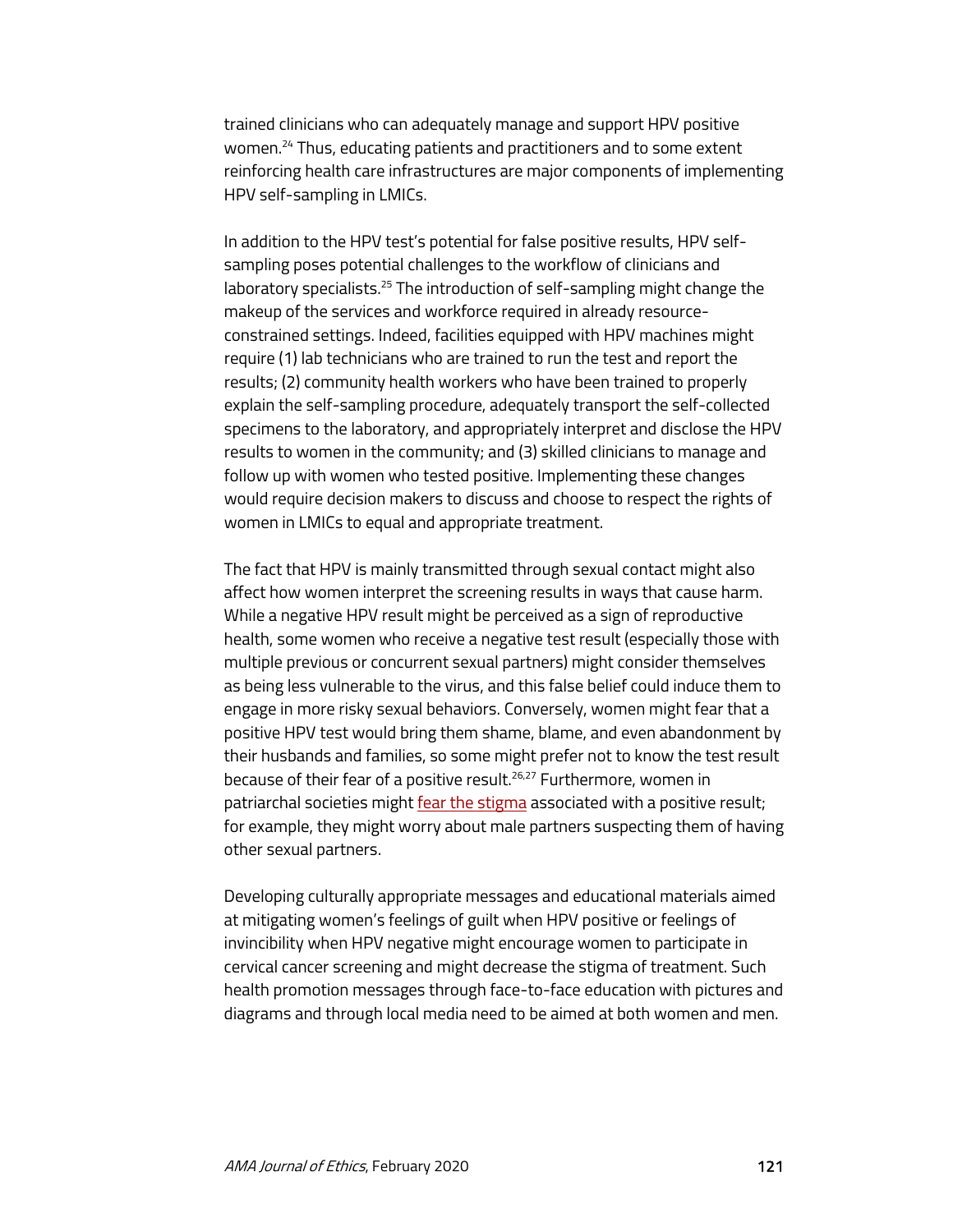#### **Conclusion**

HPV self-sampling as a global strategy for cervical cancer prevention is more respectful of women's privacy and more accepted and cost effective than cytology and visual screening, and it has the potential to reduce social inequalities in access to screening in LMICs. However, it is associated with a number of policy and ethical concerns, including issues related to privacy of information, disclosure and interpretation of results, and potential harms of screening. These considerations need to be accounted for to successfully introduce self-sampling for cervical cancer screening at the community level in LMICs.

#### References

- 1. Ginsburg O, Bray F, Coleman MP, et al. The global burden of women's cancers: a grand challenge in global health. *Lancet*. 2017;389(10071):847-860.
- 2. Bray F, Ferlay J, Soerjomataram I, Siegel RL, Torre LA, Jemal A. Global cancer statistics 2018: GLOBOCAN estimates of incidence and mortality worldwide for 36 cancers in 185 countries. CA Cancer J Clin. 2018;68(6):394-424.
- 3. Denny L. Control of cancer of the cervix in low- and middle-income countries. Ann Surg Oncol. 2015;22(3):728-733.
- 4. Ronco G, Giorgi-Rossi P, Carozzi F, et al. Efficacy of human papillomavirus testing for the detection of invasive cervical cancers and cervical intraepithelial neoplasia: a randomised controlled trial. Lancet Oncol. 2010;11(3):249-257.
- 5. Arrossi S, Thouyaret L, Herrero R, et al. Effect of self-collection of HPV DNA offered by community health workers at home visits on uptake of screening for cervical cancer (the EMA study): a population-based cluster-randomised trial. Lancet Glob Health. 2015;3(2):e85-e94.
- 6. Crosby RA, Hagensee ME, Vanderpool R, et al. Community-based screening for cervical cancer: a feasibility study of rural Appalachian women. Sex Transm Dis. 2015;42(11):607-611.
- 7. Fokom Domgue J, Ngalla C, Kakute P, et al. Feasibility of a communitybased cervical cancer screening with "test and treat" strategy using self-samples for HPV testing: experience from rural Cameroon, Africa [published online ahead of print October 21, 2019]. Int J Cancer.
- 8. Racey CS, Withrow DR, Gesink D. Self-collected HPV testing improves participation in cervical cancer screening: a systematic review and meta-analysis. Can J Public Health. 2013;104(2):e159-e166.
- 9. Jeronimo J, Holme F, Slavkovsky R, Camel C. Implementation of HPV testing in Latin America. J Clin Virol. 2016;76(suppl 1):S69-S73.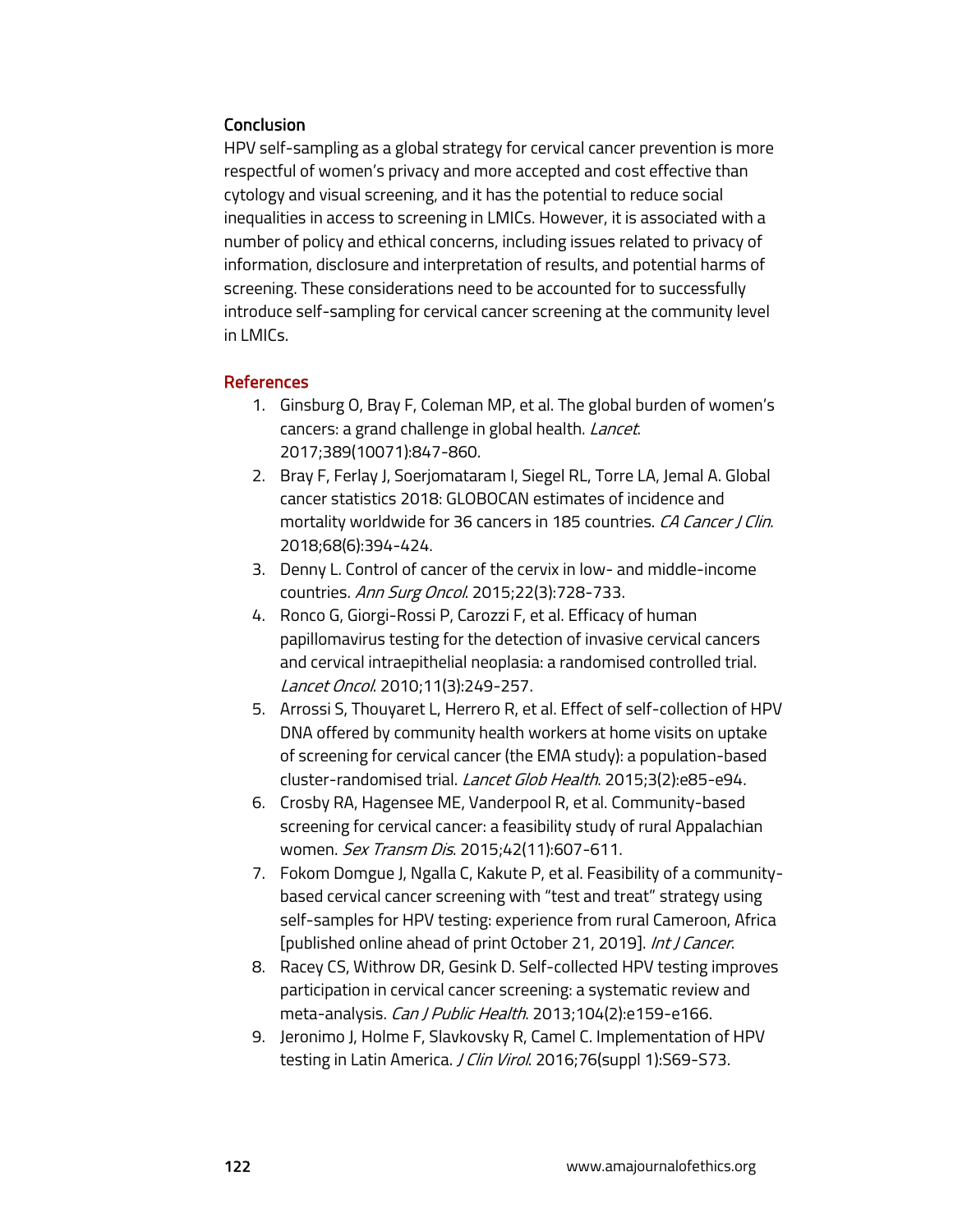- 10. Gupta R, Gupta S, Mehrotra R, Sodhani P. Cervical cancer screening in resource-constrained countries: current status and future directions. Asian Pac J Cancer Prev. 2017;18(6):1461-1467.
- 11. Tsu VD, Njama-Meya D, Lim J, Murray M, de Sanjose S. Opportunities and challenges for introducing HPV testing for cervical cancer screening in sub-Saharan Africa. Prev Med. 2018;114:205-208.
- 12. Chernesky M, Hook EW III, Martin DH, et al. Women find it easy and prefer to collect their own vaginal swabs to diagnose Chlamydia trachomatis or Neisseria gonorrhoeae infections. Sex Trans Dis. 2005;32(12):729-733.
- 13. World Health Organization. WHO guidelines for screening and treatment of precancerous lesions for cervical cancer prevention. Geneva, Switzerland: World Health Organization; 2013. [https://apps.who.int/iris/bitstream/handle/10665/94830/97892415](https://apps.who.int/iris/bitstream/handle/10665/94830/9789241548694_eng.pdf?sequence=1) [48694\\_eng.pdf?sequence=1.](https://apps.who.int/iris/bitstream/handle/10665/94830/9789241548694_eng.pdf?sequence=1) Accessed November 27, 2019.
- 14. Allen-Leigh B, Uribe-Zuniga P, Leon-Maldonado L, et al. Barriers to HPV self-sampling and cytology among low-income indigenous women in rural areas of a middle-income setting: a qualitative study. BMC Cancer. 2017;17(1):734.
- 15. Chigbu CO, Aniebue U. Why southeastern Nigerian women who are aware of cervical cancer screening do not go for cervical cancer screening. Int J Gynecol Cancer. 2011;21(7):1282-1286.
- 16. Polman NJ, Ebisch RMF, Heideman DAM, et al. Performance of human papillomavirus testing on self-collected versus clinician-collected samples for the detection of cervical intraepithelial neoplasia of grade 2 or worse: a randomised, paired screen-positive, non-inferiority trial. Lancet Oncol. 2019;20(2):229-238.
- 17. Arbyn M, Smith SB, Temin S, Sultana F, Castle P; Collaboration on Self-Sampling and HPV Testing. Detecting cervical precancer and reaching underscreened women by using HPV testing on self samples: updated meta-analyses. BMJ. 2018;363:k4823.
- 18. Ginsburg O, Badwe R, Boyle P, et al. Changing global policy to deliver safe, equitable, and affordable care for women's cancers. Lancet. 2017;389(10071):871-880.
- 19. Fokom Domgue J, Valea FA. Is it relevant to keep advocating visual inspection of the cervix with acetic acid for primary cervical cancer screening in limited-resource settings? *J Glob Oncol*. 2018;4:1-5.
- 20. Campos NG, Mvundura M, Jeronimo J, Holme F, Vodicka E, Kim JJ. Cost-effectiveness of HPV-based cervical cancer screening in the public health system in Nicaragua. BMJ Open. 2017;7(6):e015048.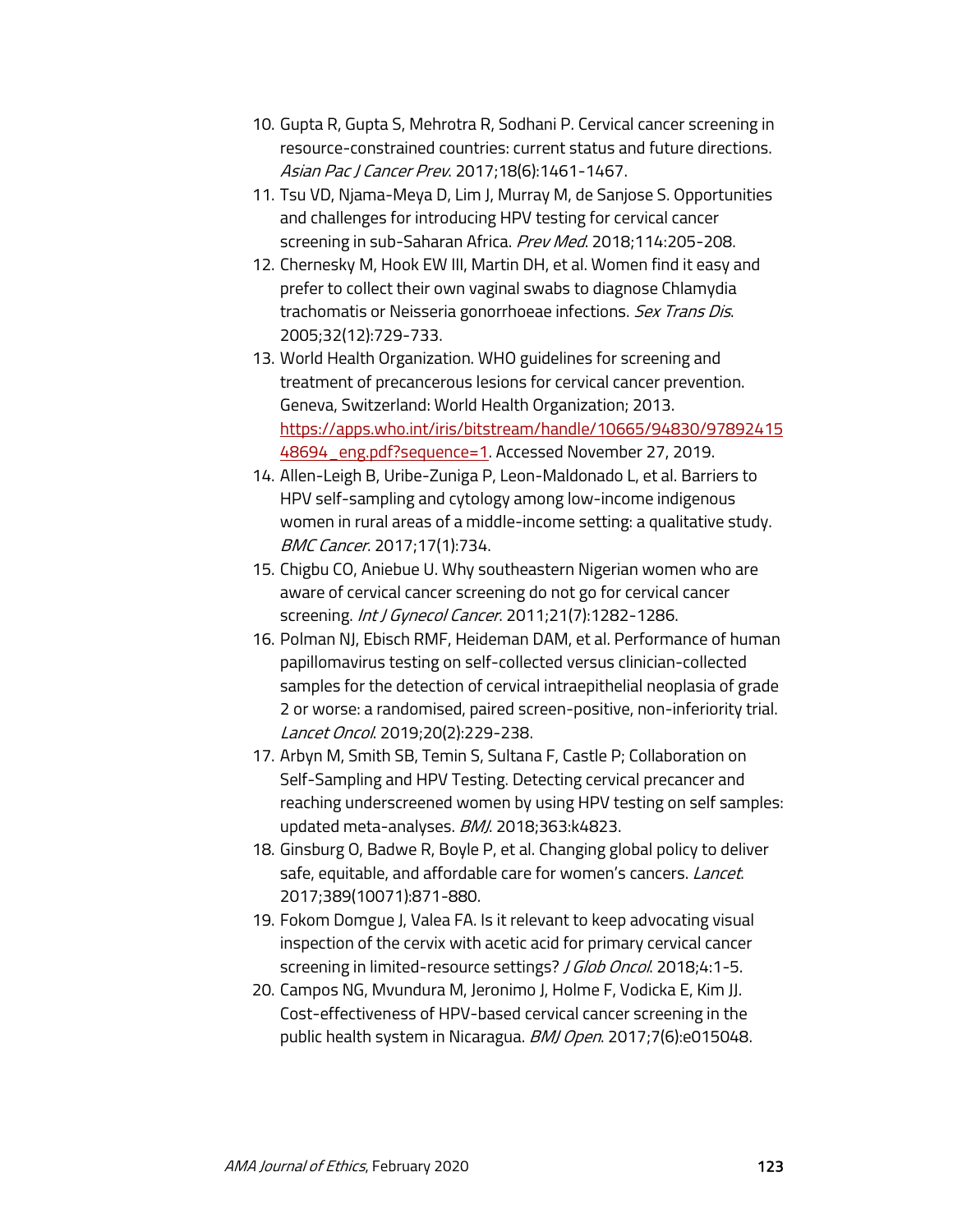- 21. Termrungruanglert W, Khemapech N, Tantitamit T, Sangrajrang S, Havanond P, Laowahutanont P. Cost-effectiveness analysis study of HPV testing as a primary cervical cancer screening in Thailand. Gynecol Oncol Rep. 2017;22:58-63.
- 22. Brandt T, Wubneh SB, Handebo S, et al. Genital self-sampling for HPV-based cervical cancer screening: a qualitative study of preferences and barriers in rural Ethiopia. BMC Public Health. 2019;19(1):1026.
- 23. Hoste G, Vossaert K, Poppe WA. The clinical role of HPV testing in primary and secondary cervical cancer screening. Obstet Gynecol Int. 2013;2013:610373.
- 24. Denny L, de Sanjose S, Mutebi M, et al. Interventions to close the divide for women with breast and cervical cancer between lowincome and middle-income countries and high-income countries. Lancet. 2017;389(10071):861-870.
- 25. Fokom-Domgue J, Vassilakos P, Petignat P. Is screen-and-treat approach suited for screening and management of precancerous cervical lesions in sub-Saharan Africa? Prev Med. 2014;65:138-140.
- 26. Were E, Nyaberi Z, Buziba N. Perceptions of risk and barriers to cervical cancer screening at Moi Teaching and Referral Hospital (MTRH), Eldoret, Kenya. Afr Health Sci. 2011;11(1):58-64.
- 27. Dabash R, Vajpayee J, Jacob M, et al. A strategic assessment of cervical cancer prevention and treatment services in 3 districts of Uttar Pradesh, India. Reprod Health. 2005;2:11.

Victoire Fokom Defo, MD is a resident in the Department of Microbiology, Haematology, Parasitology and Infectious Diseases in the Faculty of Medicine and Biomedical Sciences at the University of Yaoundé in Cameroon. She has been actively involved in the evaluation of the clinical performance of "non-Pap" tools for primary cervical cancer screening in Africa, including HPV testing, and has extensive training and experience in self-sampling education and in running HPV tests in the lab. She has also served as clinical coordinator for and is involved in a number of HIV- and HPV-related projects aiming at assessing cutting-edge and simplified therapies that might be suited for limited-income settings.

Joël Fokom Domgue, MD, MPH is a gynecologist, public health specialist, and fellow at the University of Texas MD Anderson Cancer Center, where his work focuses on understanding the multilevel factors associated with cervical cancer screening inequities and low HPV vaccination uptake in the United States. He has more than 12 years of clinical, research, and training